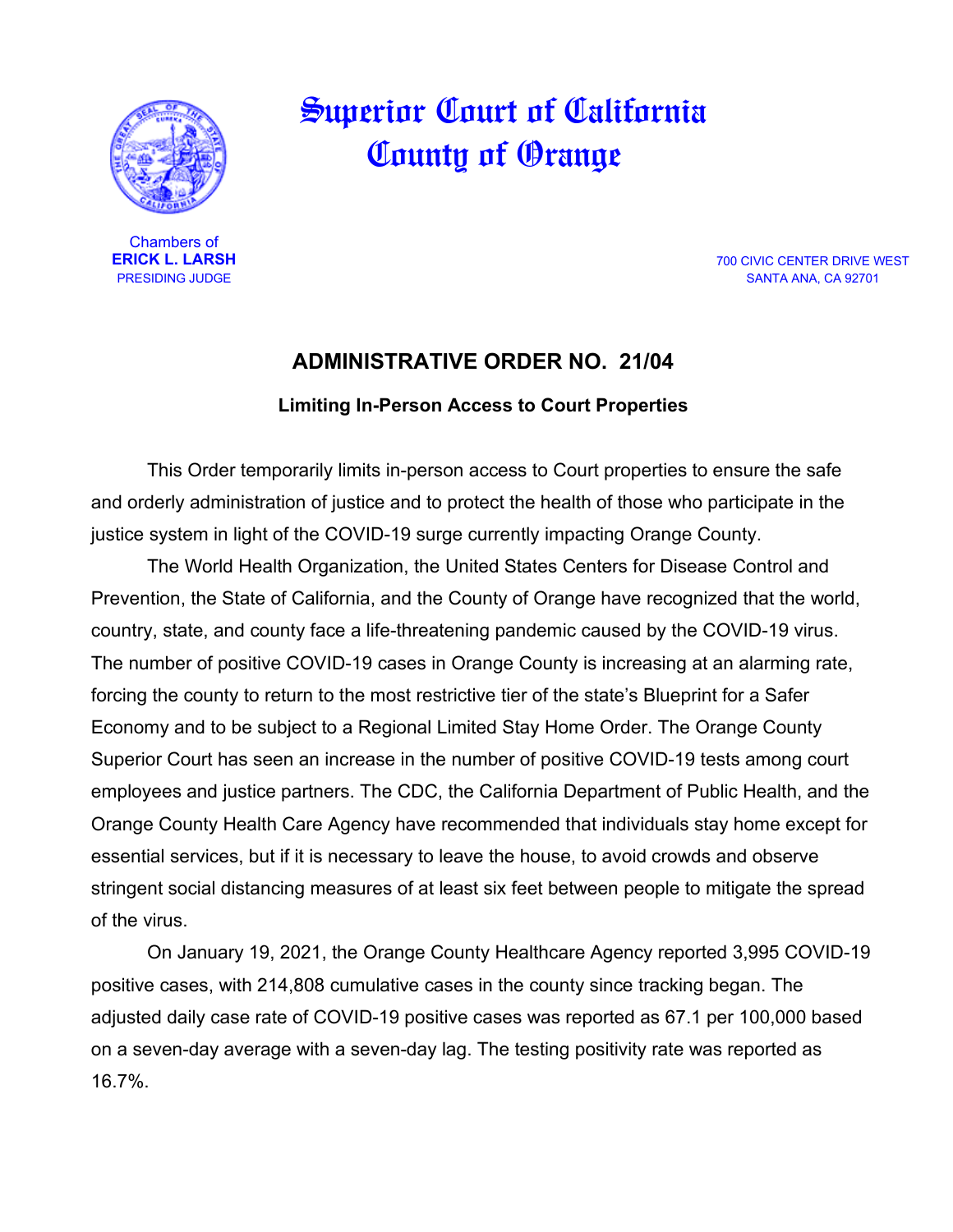Pursuant to my authority to control matters before the Court (Code Civ. Proc., § 128; Gov. Code, § 68070); my authority as Presiding Judge (Cal. Rules of Court, rule 10.603); the inherent powers of the Court (*In re Reno* (2012) 565 Cal.4th 428, 522); and in compliance with state and local guidelines and ordinances, in order to limit and manage the transmission of COVID-19 in the court system, I therefore order the following:

In person access to courthouses is restricted at all times to judicial officers, court staff, attorneys, Orange County Sheriff's Department personnel, mediators, litigants, and witnesses with matters on calendar, jurors and potential jurors who have been subpoenaed to appear, justice partners with matters on calendar or offices at a courthouse, third party vendors who have been requested to provide assistance to the Court, or any person provided access by the Presiding Judge for official court business. Remote access, including public access, will be granted to proceedings as detailed on the [Court's COVID-19 website.](https://www.occourts.org/media-relations/CoronaVirusUpdate.html)

Members of the public should not visit a courthouse unless they have a scheduled in person hearing, trial, or an appointment to enter the building. Social distancing rules will continue to be strictly enforced in all court facilities. The number of individuals entering public courtrooms and elevators will be subject to space limitations. Persons entering a courthouse are required to maintain social distancing and wear face masks covering their nose and mouth as detailed in Second Amended Administrative Order No. [20/16.](https://www.occourts.org/media-relations/covid/20_16_Second_Amended_Administrative_Order_Required_Safety_Measures_and_Face_Coverings_in_Court.pdf) Persons displaying possible coronavirus symptoms will not be allowed in Court facilities.

Individuals should go to the **Court's COVID-19 website** or call the court's automated phone service at 657-622-5800 to obtain the most current information about on court cases, traffic matters, appeals, remote access, processing payments, getting records, and obtaining self-help assistance.

To enforce social distancing, each court department shall schedule only the number of matters during each session as it can accommodate consistent with social distancing requirements in courtrooms and outside hallways of the courthouse.

Sheriff's Department personnel are directed to enforce this Order and Court's previous Administrative Orders requiring members of the public entering the Court to comply with pandemic-related restrictions.